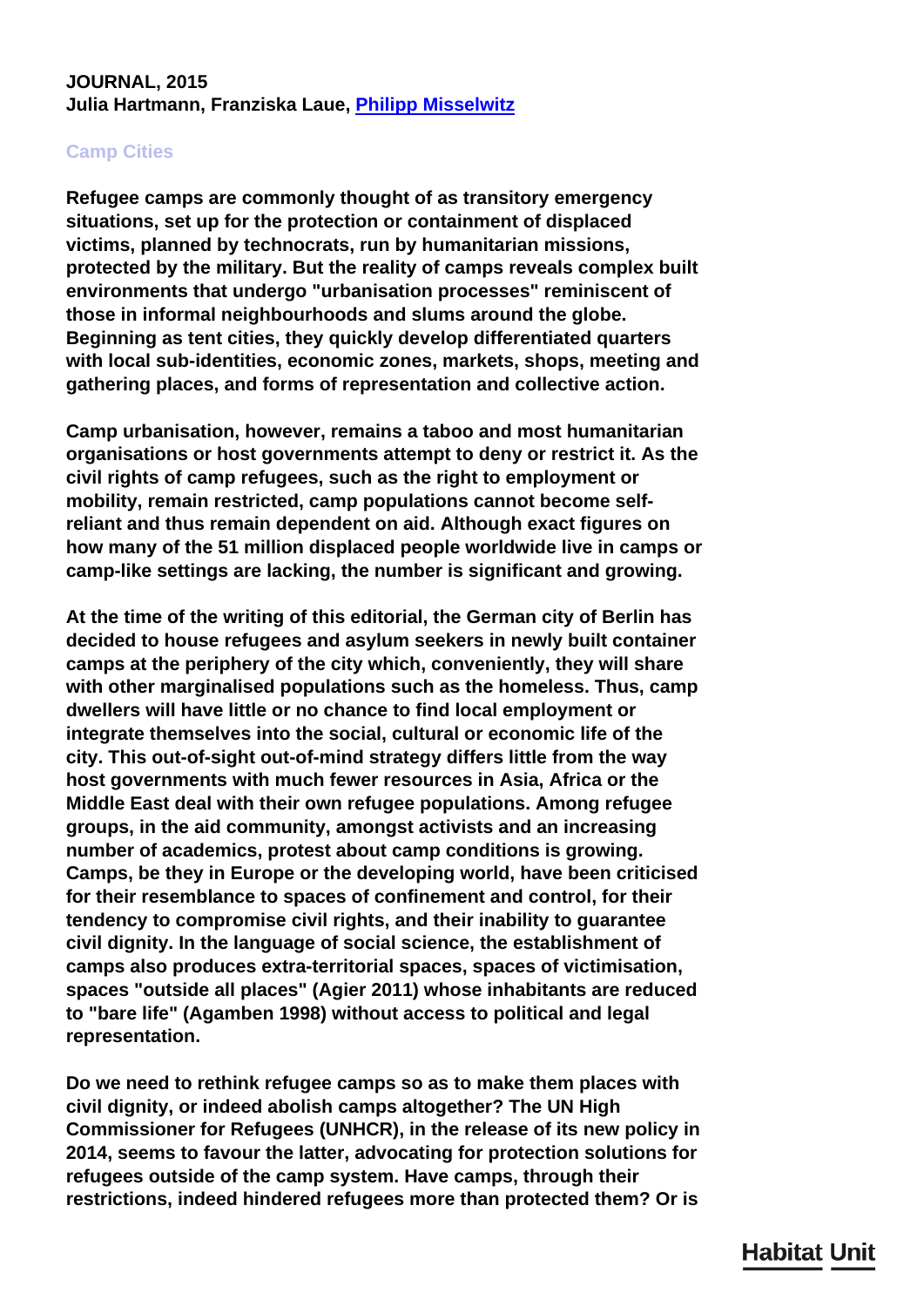**this policy shift merely a recognition of the inability to serve the growing number of refugees worldwide in a time when the international community has lost interest in the plight of refugees and has radically reduced funding? As desirable as a world without refugee camps would undoubtedly be, we should not delude ourselves. Thousands of refugee camps currently exist, and many will be constructed in the future. In our world, where the number of conflicts is constantly increasing, displacement is also increasing – and with it, the need to protect and aid displaced populations. Camps are and will remain a reality. What urgently needs to be reconceptualised, however, is how camps are designed and constructed; how they connect to their social, economic and physical context; and how they evolve over time.**

**This TRIALOG issue calls upon architects, planners and development experts to engage with the issue of refugee camps – be it with the initial moment of emergency planning that gives "birth" to camps, with older urbanised camps, or with the discussion on the future of refugee camps within the respective host countries. A more constructive engagement could lead to a radical re-conceptualisation of what constitutes a "refugee camp": rather than being a space associated with structural discrimination, it could become a space where inhabitants can and should live with dignity. In this issue, three different moments in the development of refugee camps are looked at. Part 1 concerns the "zero hour" of camps – a phase often underestimated in its decisiveness for the future. Part 2 looks at the post-emergency phase by highlighting the visible consequences of urbanisation processes as well as the increasing contradictions and tensions between the humanitarian order and the more-local order on the ground. Part 3 speculates on the future of refugee camps. Can camps be considered long-term assets and development catalysts for the host country? Can and should camps eventually dissolve into cities?**